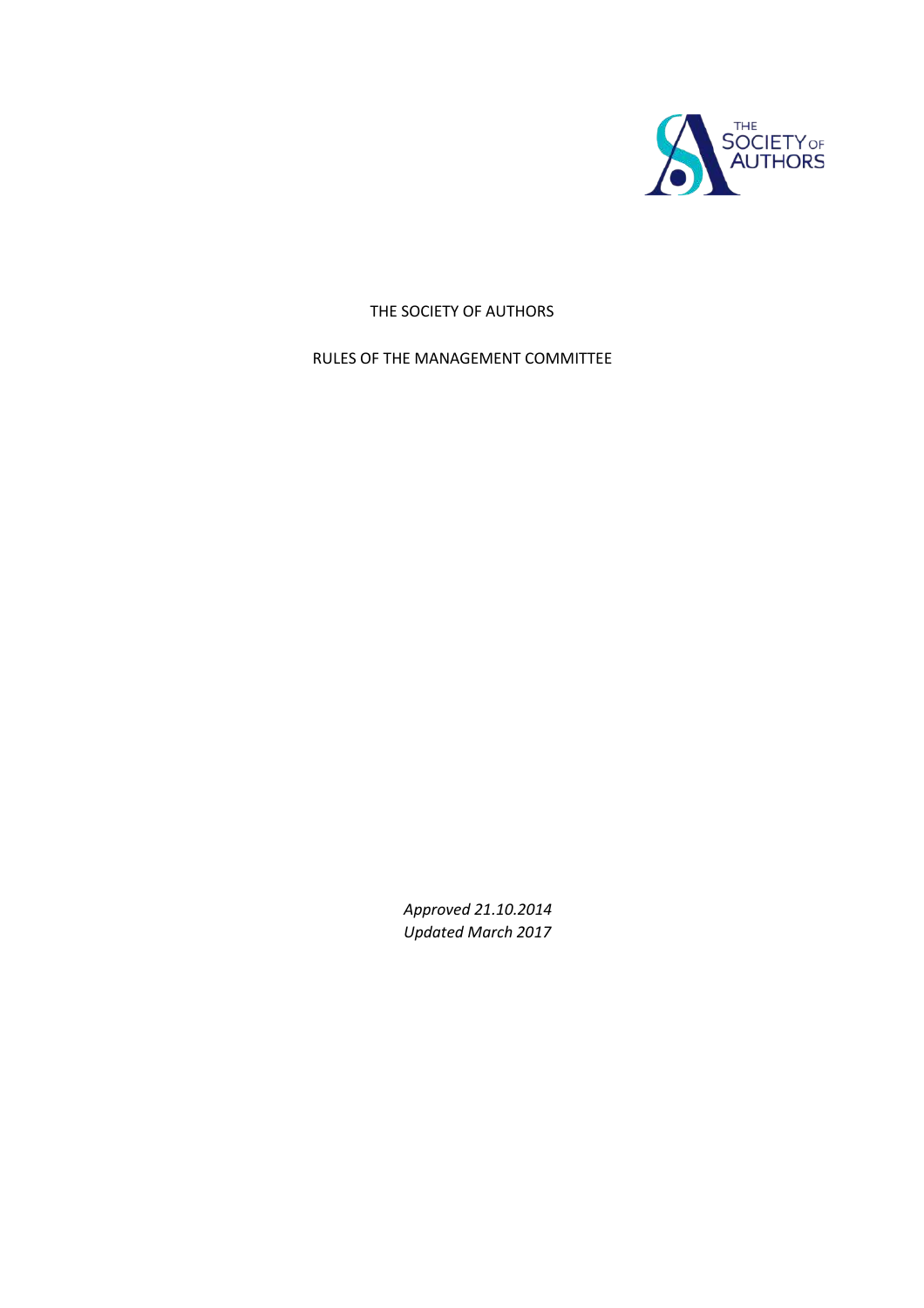#### INDEX

#### INTRODUCTION

#### MEMBERSHIP

- CRITERIA FOR MEMBERS
- CRITERIA FOR ASSOCIATES

#### **ELECTIONS**

- THE RETURNING OFFICER
- COMMUNICATIONS
- VACANCIES
- ELIGIBILITY
- NOTICE OF ELECTIONS
- NOMINATIONS
- OBJECTIONS
- BALLOT PAPERS
- VOTING AND VOTE COUNTING
- TRADE UNION LAW

### REPORTING

## USE OF WEBSITE

### FINANCE SUB-COMMITTEE (FSC)

MEMBERS OF THE FSC

# REMIT OF THE FSC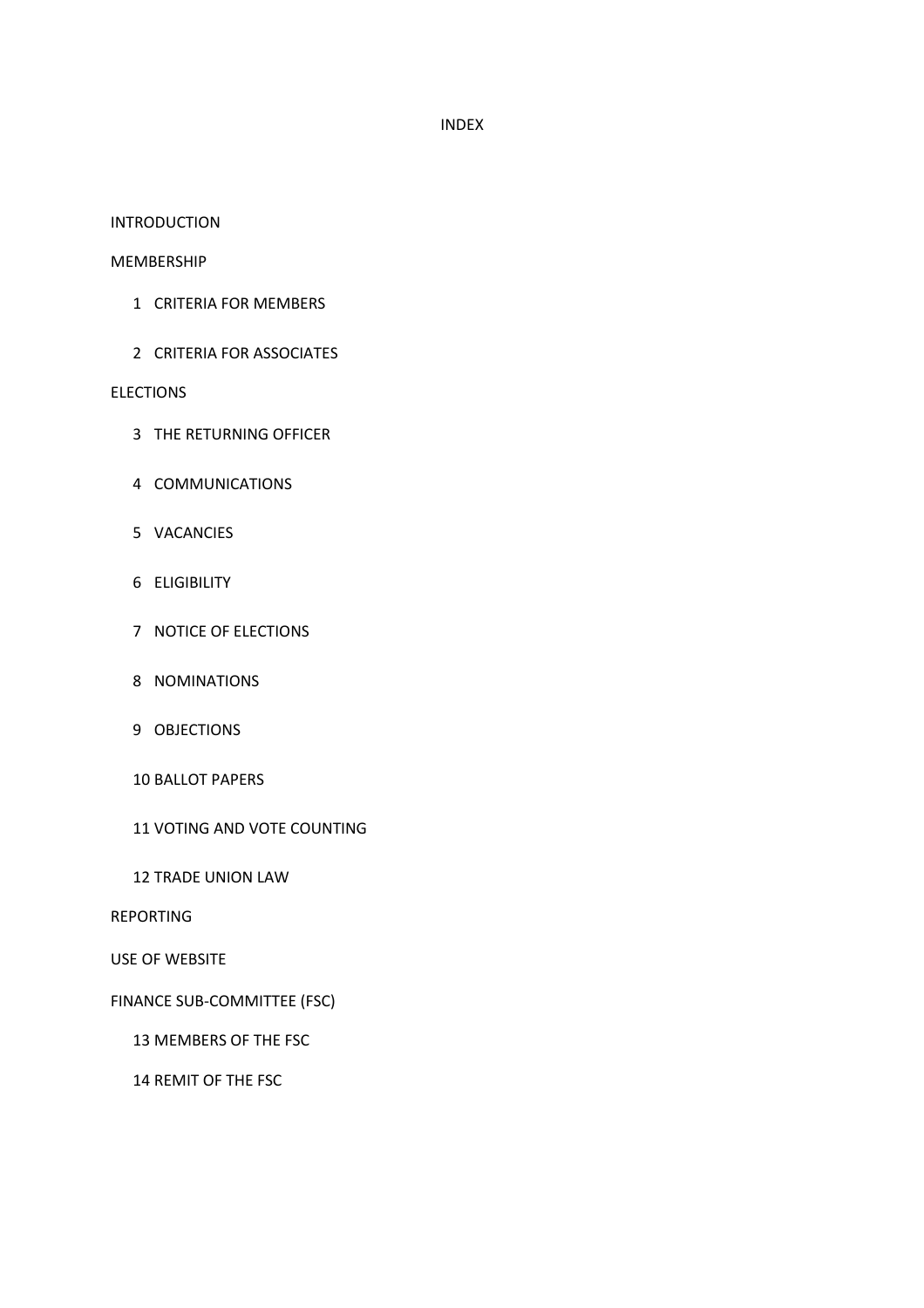## THE SOCIETY OF AUTHORS

## RULES OF THE MANAGEMENT COMMITTEE

# INTRODUCTION

These Rules are made by the Management Committee pursuant to Article 3.3 of the Society's Articles of Association under which The Management Committee may from time to time adopt such rules as it considers necessary, expedient or convenient in relation to membership of the Society and as to the conduct of elections, holding of meetings and recording of decisions, provided they are not inconsistent with, and do not repeal anything contained in, the Articles of Association or Bye-Laws.

# MEMBERSHIP

# 1. Criteria for Members

Membership is open to writers, illustrators and translators, spoken word artists and others ("authors"):

- who have had a full-length work traditionally published (not at the author's expense and not only as print-on-demand/ebook), broadcast, or performed commercially;
- who have published or broadcast or performed in any format, an equivalent body of recognised professional literary work (e.g. articles, short stories, poems, items in other media);
- who have self-published or have had a work published on a print-on-demand/ebook only basis and have sold over 300 copies of a single title in print form or 500 copies in ebook form within a 12-month period.
- who are the owners/administrators of a deceased author's estate;

### 2. Criteria for Associates

Persons who do not satisfy the requirements above can apply to be an Associate if they:

- are a student on a course of at least one academic year's duration that will help them develop a career as an author ("a Student"). Student membership is only available for a maximum of 5 years.
- are actively working to develop a career as an author (an "Emerging Author"). This can be evidenced by a person showing that they meet one or a combination of the following requirements: that they
	- have been offered a contract to have a work, published, broadcast or performed in any format or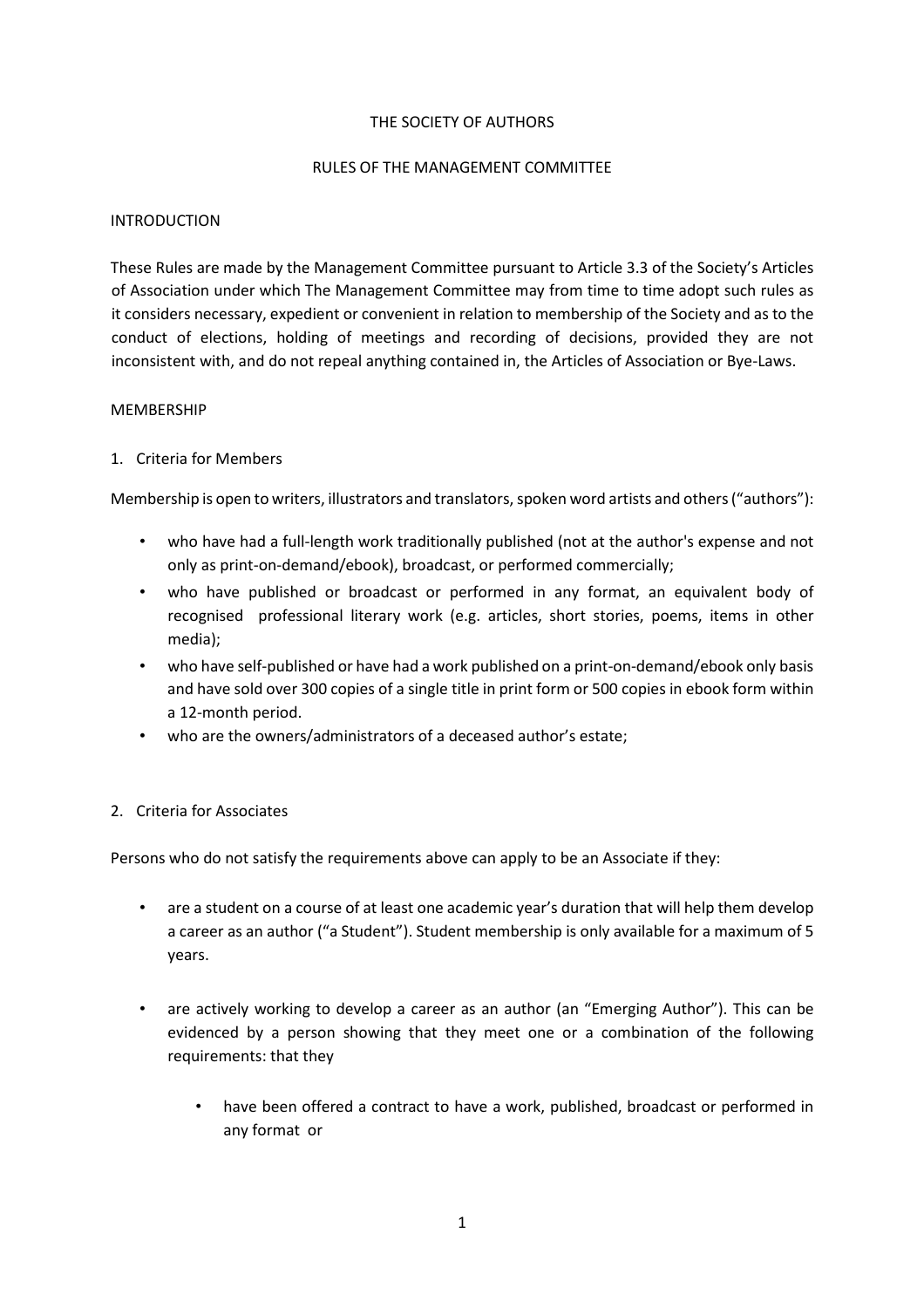- have had work published, broadcast or performed in any format, but do not yet meet the 'equivalent body of work' criteria for full membership, or
- have received an agreement from a UK agent, or
- have self-published, or published only as print-on-demand or e-book, but do not yet meet the sales criteria for full membership.
- are undertaking or have undertaken a course or courses that will help develop a career as an author.

# ELECTIONS

- 3. The Returning Officer
- 3.1. A Returning Officer is to be appointed by the Management Committee to oversee the conduct of each election in respect of its members. He or she is required to act with impartiality and to take all reasonable steps to ensure that the election is carried out in accordance with these Rules and the Bye-Laws.
- 3.2. The Returning Officer may appoint persons to act on his or her behalf for specific purposes, such as oversight of the vote count and announcement of the result, but has overall responsibility for:
	- publication of the notice of the election;
	- the nomination process for candidates;
	- sending out and receiving ballot papers;
	- counting the votes;
	- declaring the results.
- 4. Communications
- 4.1. The Returning Officer shall ensure that the appropriate communication with the Members is made in respect of the election.
- 4.2. Communications sent by electronic means, posted on the Society's website or delivered by hand to the relevant address are to be deemed received 24 hours later. Communications sent by post (which may be sent with the Author) are to be deemed received two clear days after being sent by first class post or three clear days after being sent by second class or overseas post.
- 4.3. Communications shall be sent to each Member's registered postal address, except where he or she has indicated, either specifically or generally, that he or she is willing to receive communications by email or in some other electronic form.
- 4.4. Communications by Members to the Society or Returning Officer in accordance with these Rules must be sent in such form and to such address as the Society or Returning Officer require.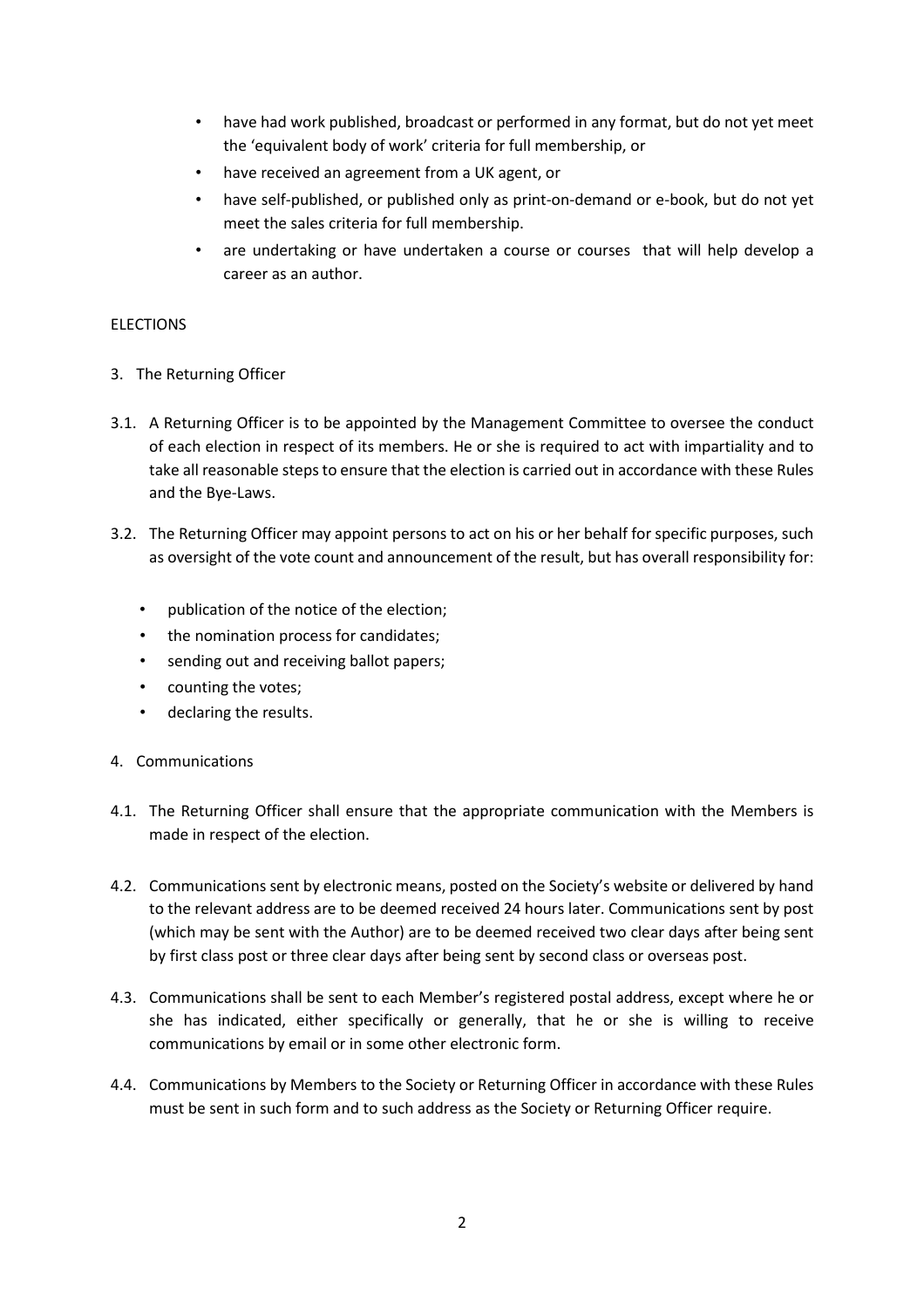# 5. Vacancies

The Management Committee shall determine the number of vacancies arising at each AGM, exercising its discretion in the interests of the Society.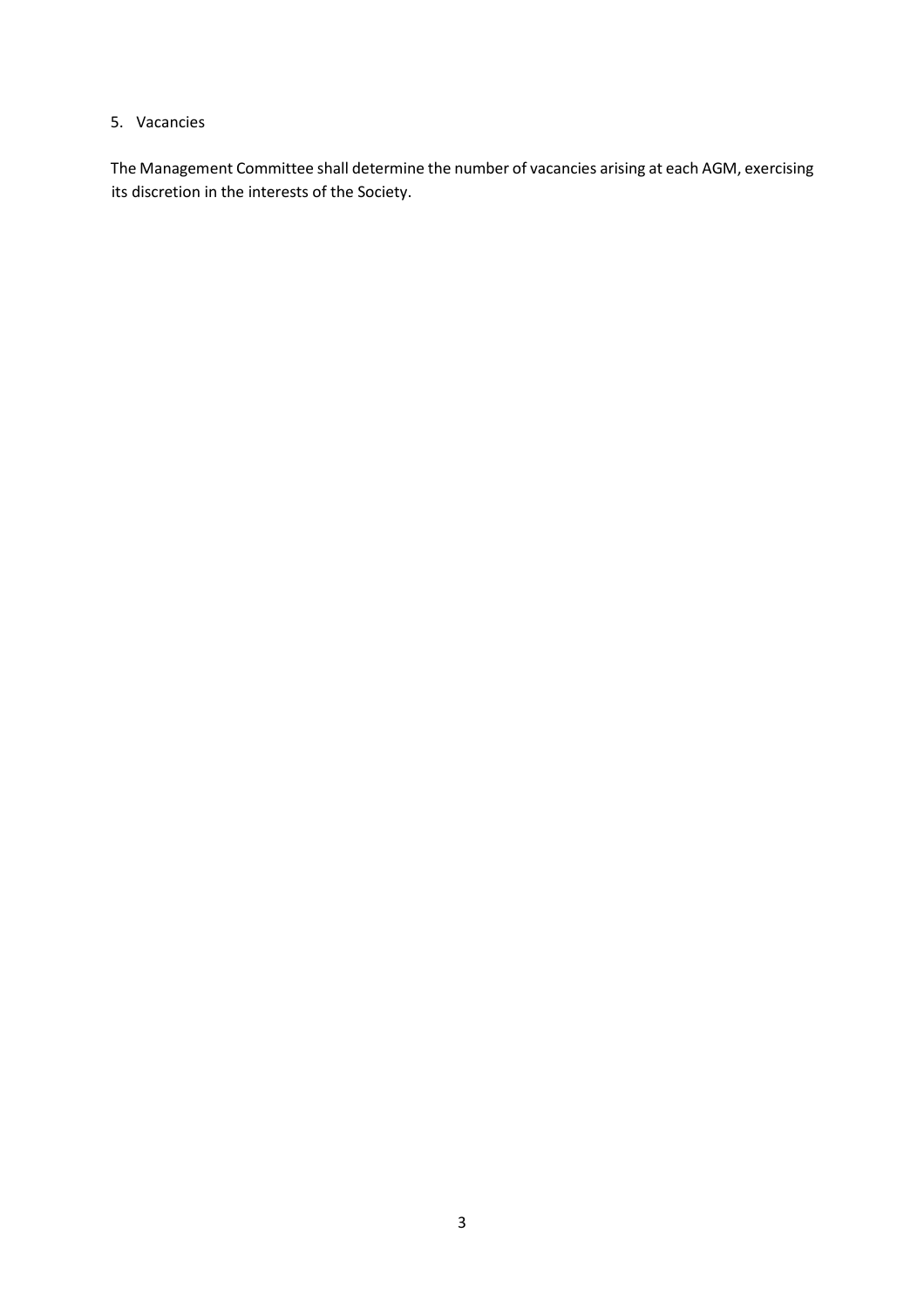# 6. Eligibility

- 6.1. No candidate may:
	- be an employee of the Society;
	- have previously served on the Management Committee for two consecutive terms of office unless a period of one year has elapsed.
- 6.2. All nominees must declare their willingness, if elected, to fulfil the role and commitments of a member of the Management Committee and declare that they are not disqualified to act as a director.
- 7. Notice of elections
- 7.1. The notice of an election is to include such matters as the Returning Officer sees fit taking into account the requirements of the Bye-Laws.
- 7.2. The notice of an election will state the number of vacancies arising, and any skills or experience the Management Committee deems particularly useful or important. It may also indicate the candidates nominated by the Management Committee.
- 7.3. The Returning Officer will not publish any statement, or part of a statement, which he or she knows to contain inaccurate or untruthful information, which he or she believes to be potentially libellous or which he or she believes could subject the Society to any form of legal action.
- 8. Nominations
- 8.1. Any Member may suggest one or more Members as suitable for consideration by the Management Committee as a member of it by notifying the Chief Executive at any time.
- 8.2. Nominations for candidates for election to the Management Committee must be received by the Society by 30 June and are to include:
	- the name and address of the candidate;
	- the candidate's Society membership number;
	- the candidate's signature indicating that he or she is willing, and eligible, to stand for election;
	- the names and signatures of two nominating Members;
	- a statement of up to 500 words and, at his or her option, a photograph of him or her.
- 8.3. At its July meeting the Management Committee will decide whether it wishes to indicate a preference for any of the candidates. The Management Committee may indicate a preference for any number of candidates up to the number of vacancies.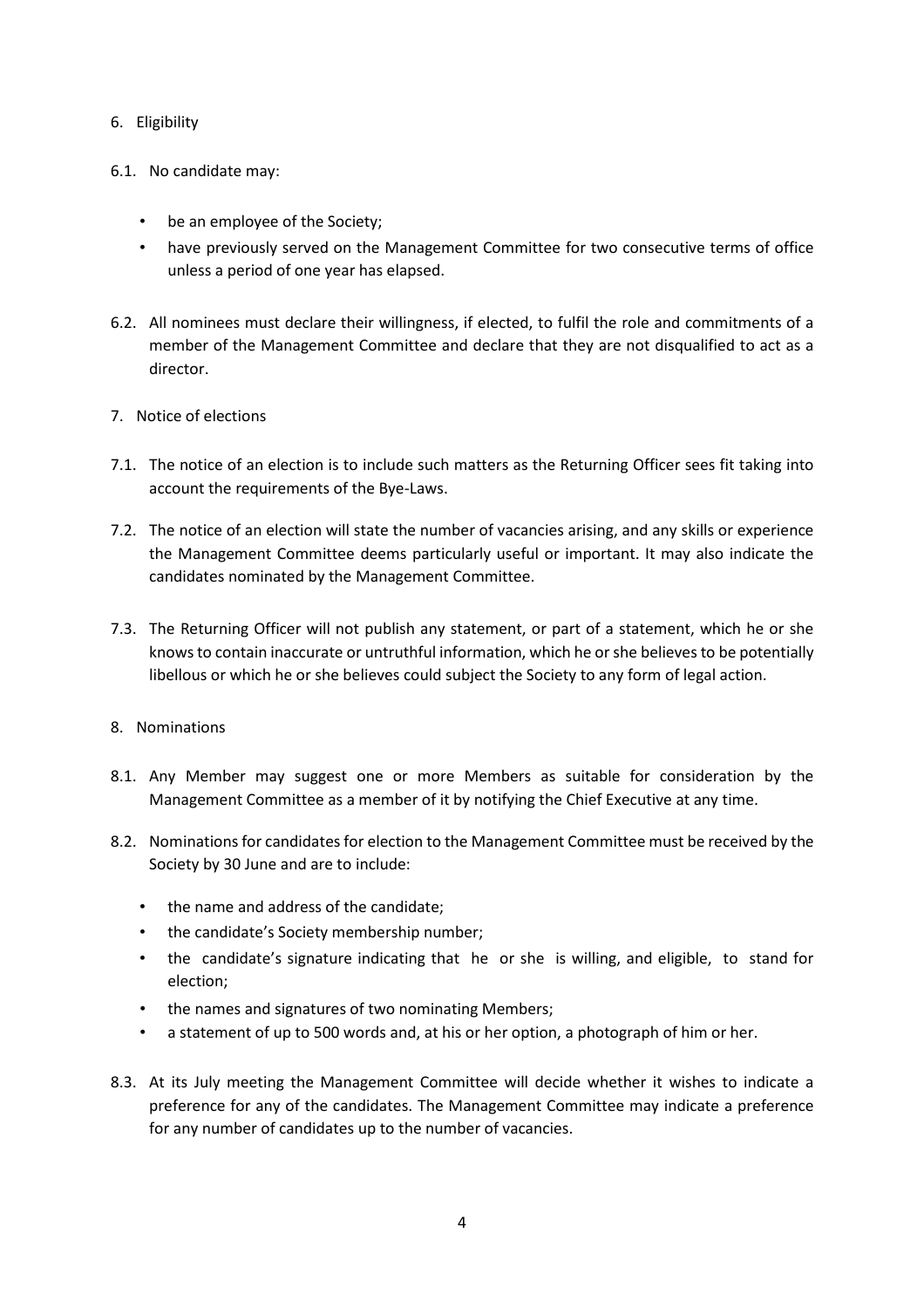- 8.4. If the Returning Officer (acting in good faith) holds that a nomination is invalid, the candidate's nomination will be withdrawn from the election.
- 8.5. All the nominations will be announced together (usually on the website and in the Autumn edition of *The Author*) and if there are more nominations than places an election will take place. Election papers will usually be sent out with the Autumn edition of *The Author*. The Management Committee may indicate its preferred candidates up to the number of vacancies by a star or other indication on the ballot paper or other document circulated to Members as part of the election process.

# 9. Objections

If any Member objects to a candidate's nomination, he or she must notify the Returning Officer within 10 days after the date of the publication of the candidates' details, explaining the reason for the objection. The Returning Officer shall deal with the objection as soon as practicable and reply to that Member, preferably before voting opens, and within ten days at most. The Returning Officer's decision on whether to uphold any objection is final.

# 10. Ballot papers

- 10.1. The ballot papers shall take such form as the Returning Officer shall decide.
- 10.2. Ballot papers will be accompanied by instructions to assist Members to complete them and which make clear the consequences of improperly completed ballot papers (that a vote may not be counted).
- 10.3. Ballot papers sent by post may be included within a publication circulated to Members.
- 11. Voting and vote counting
- 11.1. The voting system used by the Society in ballots in respect of elections to the Management Committee shall be the 'first past the post' system whereby the candidates receiving the highest numbers of votes (corresponding to the number of vacancies arising) are deemed to be elected.
- 11.2. The decision of the Returning Officer on the validity of a vote, or any question arising in respect to a vote, will be final. The Returning Officer will not count any ballot paper he or she considers has not been properly completed in accordance with the instructions provided.
- 11.3. The Returning Officer (or another person authorised to act on behalf of him or her) shall count the votes and announce the results of the ballot. The count is to be final and may not be appealed or disputed, but if the Returning Officer considers it appropriate he or she may arrange a recount or seek independent verification of the result.